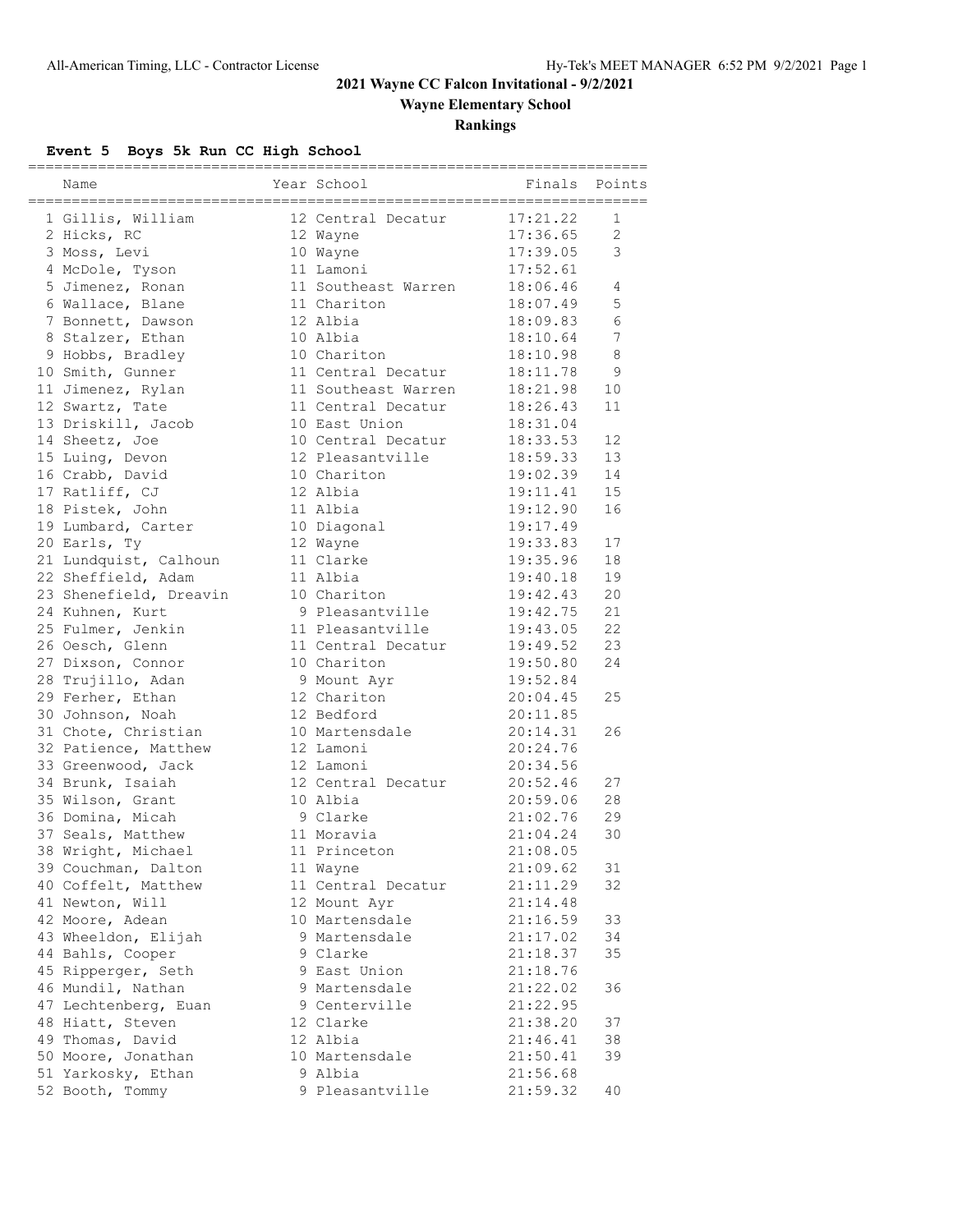### **2021 Wayne CC Falcon Invitational - 9/2/2021**

**Wayne Elementary School**

### **Rankings**

### **....Event 5 Boys 5k Run CC High School**

| 53 | Fisher, Cole                                    |
|----|-------------------------------------------------|
| 54 | Johnson, Ari                                    |
| 55 | Hare, Charlie                                   |
| 56 | Thompson, Chase                                 |
| 57 | Dorenkamp, Teegan                               |
| 58 |                                                 |
| 59 | Long, Peyton<br>Baker, Alex                     |
| 60 | Buckingham, Nash                                |
| 61 | Hafer, Cole                                     |
| 62 | Oxenreider, Carson                              |
| 63 | Gomez, Mizael                                   |
| 64 | Caldwell, DeVante                               |
| 65 | Werts, Ethan                                    |
| 66 | Kistler, Maddox                                 |
| 67 | Coffelt, Quentin                                |
| 68 | Bishop, Nathaniel                               |
| 69 | Boggs, Adrian                                   |
| 70 | Armstrong, Parker                               |
| 71 | Campbell, Cain                                  |
| 72 | Swarthout, Mitchell                             |
| 73 | Stephens, Garrett                               |
| 74 | Wood, Ty                                        |
| 75 | Romans, Colby                                   |
| 76 | Brinegar, Hayden                                |
| 77 | Albretchsen, Derek                              |
| 78 | Donaldson, Richie                               |
| 79 | Dittmer, Cameron                                |
| 80 | Opperman, Mason                                 |
| 81 | Stamps, Skyler                                  |
| 82 | Benesh, Ashtyn<br>Mundil, Thomas                |
| 83 |                                                 |
| 84 | Jones, Brock                                    |
| 85 | Lenger, Colin                                   |
| 86 | Rebaneck, Kaleb                                 |
| 87 | Hall, Anden                                     |
| 88 | Schrandt, Tyler                                 |
| 89 | Gregg, Ashton                                   |
| 90 | Williams, Clayton                               |
|    | 91 Erving, Jacob                                |
|    | 92 Colocho-Orosco, Gabe                         |
| 93 | Hart, Gage                                      |
| 94 | Robison, Brody                                  |
| 95 | Uhlenhake, Adam                                 |
| 96 | Robinson, Caelen                                |
| 97 | Pontier, Jake                                   |
| 98 | Balk, Harold                                    |
| 99 | Darrah, Lucas                                   |
|    | Leadon,<br>00 Leadon, Kaydon<br>01 Orsini, Joey |
|    |                                                 |
| 02 | Aulwes, Max                                     |

| 53 Fisher, Cole         | 12 Southeast Warren | 22:01.32 | 41 |
|-------------------------|---------------------|----------|----|
| 54 Johnson, Ari         | 9 Central Decatur   | 22:03.59 |    |
| 55 Hare, Charlie        | 9 Pleasantville     | 22:06.79 | 42 |
| 56 Thompson, Chase      | 10 Southeast Warren | 22:16.52 | 43 |
| 57 Dorenkamp, Teegan    | 9 Martensdale       | 22:16.99 | 44 |
| 58 Long, Peyton         | 11 East Union       | 22:21.31 |    |
| 59 Baker, Alex          | 12 Diagonal         | 22:23.15 |    |
| 60 Buckingham, Nash     | 10 Wayne            | 22:25.22 | 45 |
| 61 Hafer, Cole          | 10 Albia            | 22:30.76 |    |
| 62 Oxenreider, Carson   | 10 Chariton         | 22:31.37 | 46 |
| 63 Gomez, Mizael        | 12 Lenox            | 22:35.35 |    |
| 64 Caldwell, DeVante    | 9 Clarke            | 22:42.94 | 47 |
| 65 Werts, Ethan         | 9 Chariton          | 22:46.80 |    |
| 66 Kistler, Maddox      | 9 Central Decatur   | 22:50.11 |    |
| 67 Coffelt, Quentin     | 12 Central Decatur  | 22:51.21 |    |
| 68 Bishop, Nathaniel    | 11 Clarke           | 22:58.55 | 48 |
| 69 Boggs, Adrian        | 11 Wayne            | 23:04.69 | 49 |
| 70 Armstrong, Parker    | 9 Moravia           | 23:12.37 | 50 |
| 71 Campbell, Cain       | 10 Albia            | 23:14.24 |    |
| 72 Swarthout, Mitchell  | 11 Chariton         | 23:14.71 |    |
| 73 Stephens, Garrett    | 10 Diagonal         | 23:22.86 |    |
| 74 Wood, Ty             | 12 Wayne            | 23:34.84 | 51 |
| 75 Romans, Colby        | 11 Pleasantville    | 23:47.01 | 52 |
| 76 Brinegar, Hayden     | 10 mouton-udell     | 23:58.78 |    |
| 77 Albretchsen, Derek   | 10 East Union       | 24:04.27 |    |
| 78 Donaldson, Richie    | 11 Clarke           | 24:06.93 | 53 |
| 79 Dittmer, Cameron     | 12 Southeast Warren | 24:07.80 | 54 |
| 80 Opperman, Mason      | 9 Centerville       | 24:09.67 |    |
| 81 Stamps, Skyler       | 12 Diagonal         | 24:20.26 |    |
| 82 Benesh, Ashtyn       | 10 Mount Ayr        | 24:37.75 |    |
| 83 Mundil, Thomas       | 9 Martensdale       | 24:42.90 | 55 |
| 84 Jones, Brock         | 10 Pleasantville    | 25:04.40 | 56 |
| 85 Lenger, Colin        | 12 Chariton         | 25:31.48 |    |
| 86 Rebaneck, Kaleb      | 9 Moravia           | 25:34.80 | 57 |
| 87 Hall, Anden          | 9 Central Decatur   | 25:46.07 |    |
| 88 Schrandt, Tyler      | 9 Central Decatur   | 25:47.56 |    |
| 89 Gregg, Ashton        | 12 Central Decatur  | 25:57.55 |    |
| 90 Williams, Clayton    | 10 Moravia          | 26:22.45 | 58 |
| 91 Erving, Jacob        | 9 Moravia           | 26:37.48 | 59 |
| 92 Colocho-Orosco, Gabe | 10 Southeast Warren | 26:43.12 | 60 |
| 93 Hart, Gage           | 10 Chariton         | 26:49.36 |    |
| 94 Robison, Brody       | 12 Moravia          | 26:59.74 | 61 |
| 95 Uhlenhake, Adam      | 9 Moravia           | 27:46.56 | 62 |
| 96 Robinson, Caelen     | 12 Albia            | 28:03.88 |    |
| 97 Pontier, Jake        | 9 Clarke            | 28:10.45 |    |
| 98 Balk, Harold         | 9 Southeast Warren  | 28:49.61 | 63 |
| 99 Darrah, Lucas        | 11 Wayne            | 29:46.65 |    |
| 100 Leadon, Kaydon      | 9 Moravia           | 33:07.84 |    |
| 101 Orsini, Joey        | 9 Albia             | 34:34.83 |    |
| 102 Aulwes, Max         | 12 Chariton         | 37:15.00 |    |
|                         |                     |          |    |